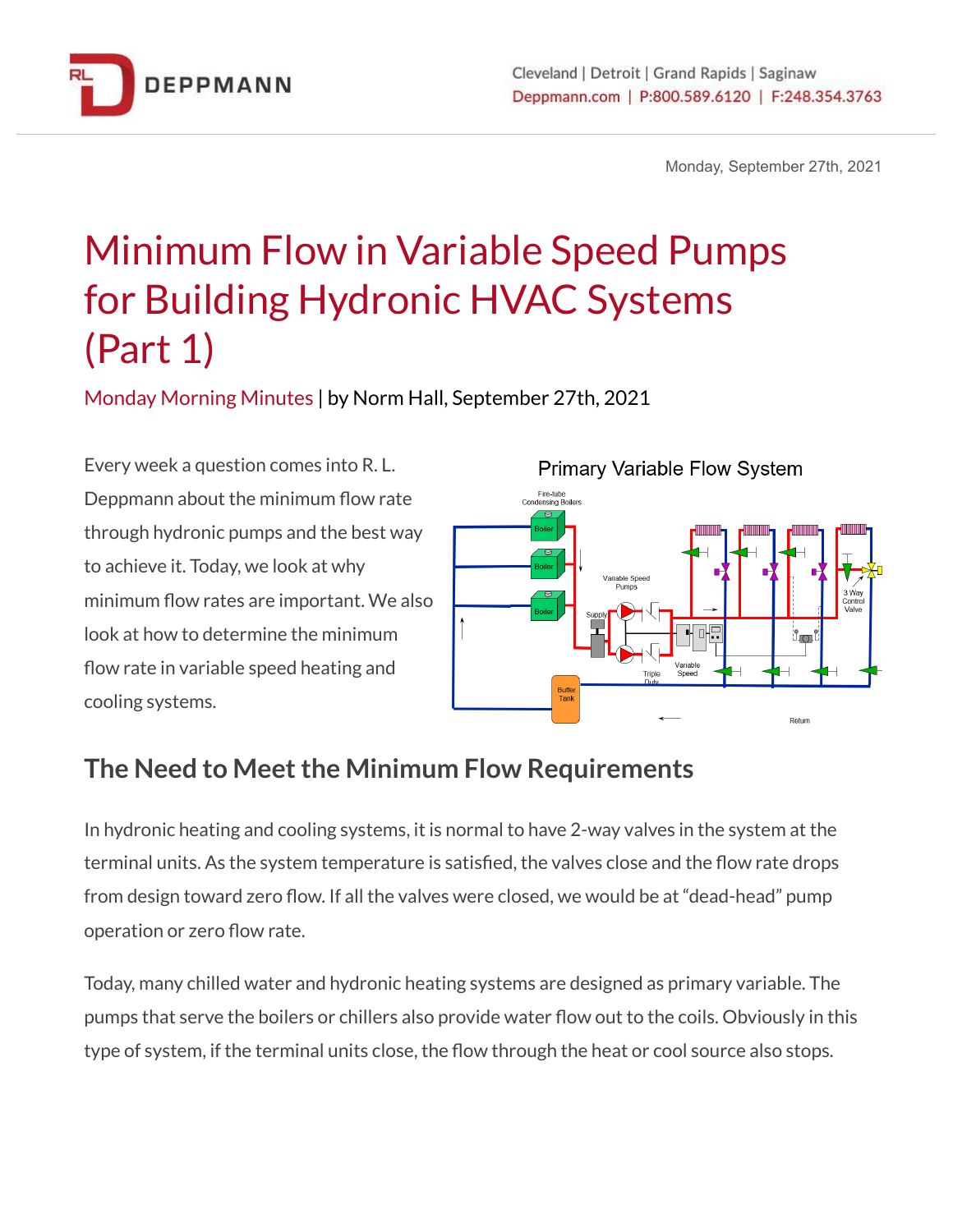The design engineer must prevent the pumps from running at no flow unless the pump was designed to operate that way. Very few pumps can operate at dead head for very long. The exception is some of the ECM smart pumps such as the **B&G eco-circ®-XL**.

Bad things happen around pumps at very low flow rates. The pump may build up heat. The pump may have premature seal or bearing failure. The pump impeller may be damaged. At best, the pump will have a short life. At worst, the pump may explode or leak hot fluid and hurt someone. The engineer's design of the system should prevent operation below the minimum pump flow rate.

### **What is the Minimum Flow Rate of a Hydronic Pump?**

The manufacturer's curve may show a minimum flow rate for a pump. The flow rate shown is normally for the pump operating at the full speed identified on the curve. Here are two examples:



MINIMUM FLOW RATE: 50 GPM [10 m<sup>3</sup>/hr]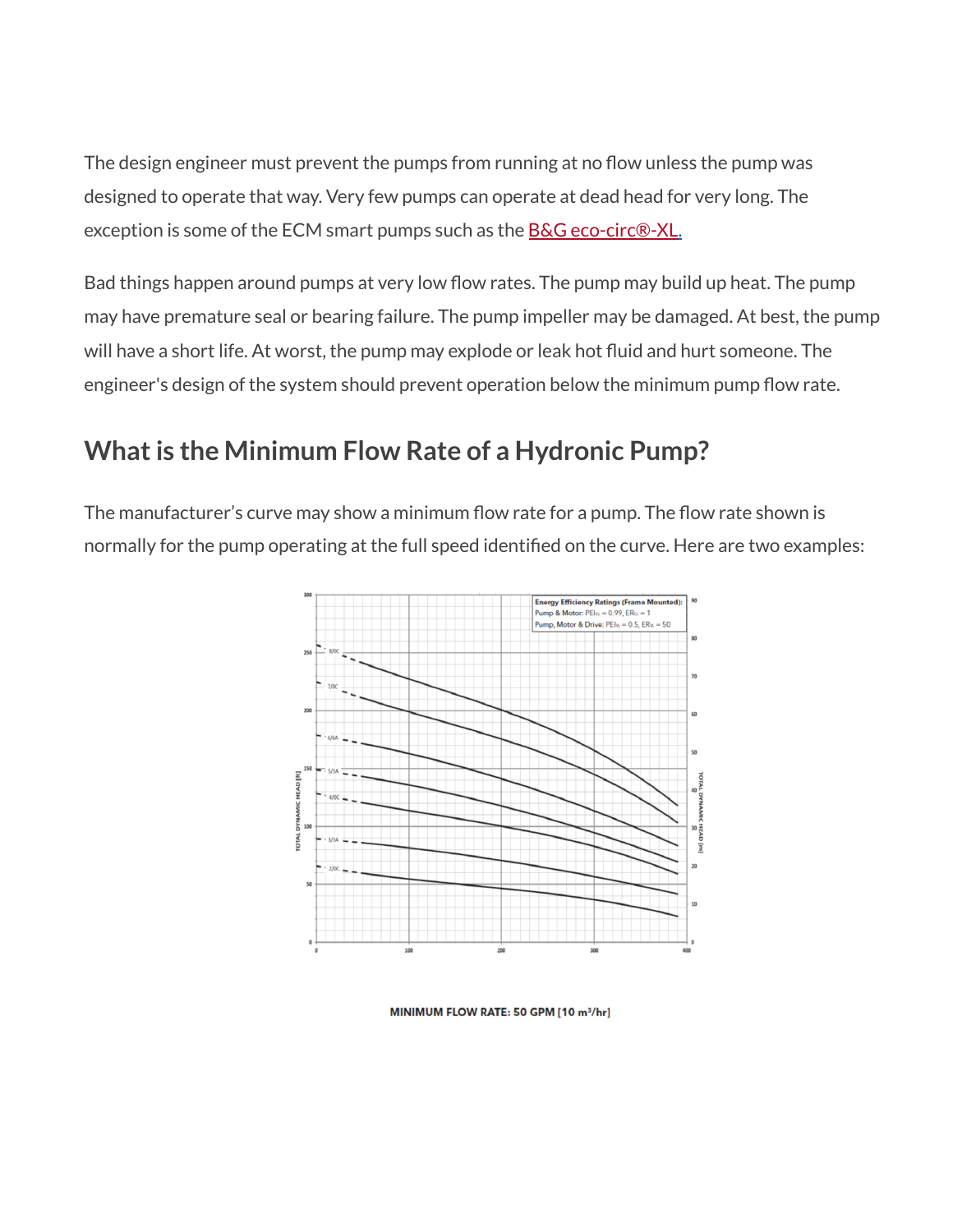

This is a Xylem eSV multistage pump. These pumps are lower flow, higher head pumps. We selected this pump for 300 GPM which is close to the best efficiency point. This design point is 80% of end of curve which is a nice selection. The minimum flow is 50 GPM at the design RPM of 3500.

Here is another example. Let's select a B&G e1510 end suction base mounted pump.



Once again, the minimum flow rate is shown by the red line. The flow is also listed in the submittal at 230 GPM for this constant speed curve at 1770 RPM.

So, if this was a constant speed pump, the manufacturer says to operate no less than 230 GPM at 1770 RPM. You might be thinking,"But Norm, most pumps I use in hydronic systems are variable speed. They save money and meet the ASHRAE 90.1 energy standards. What is the minimum flow at minimum speed?"

## **Determining Minimum Flow Requirement at the Minimum Operating Speed**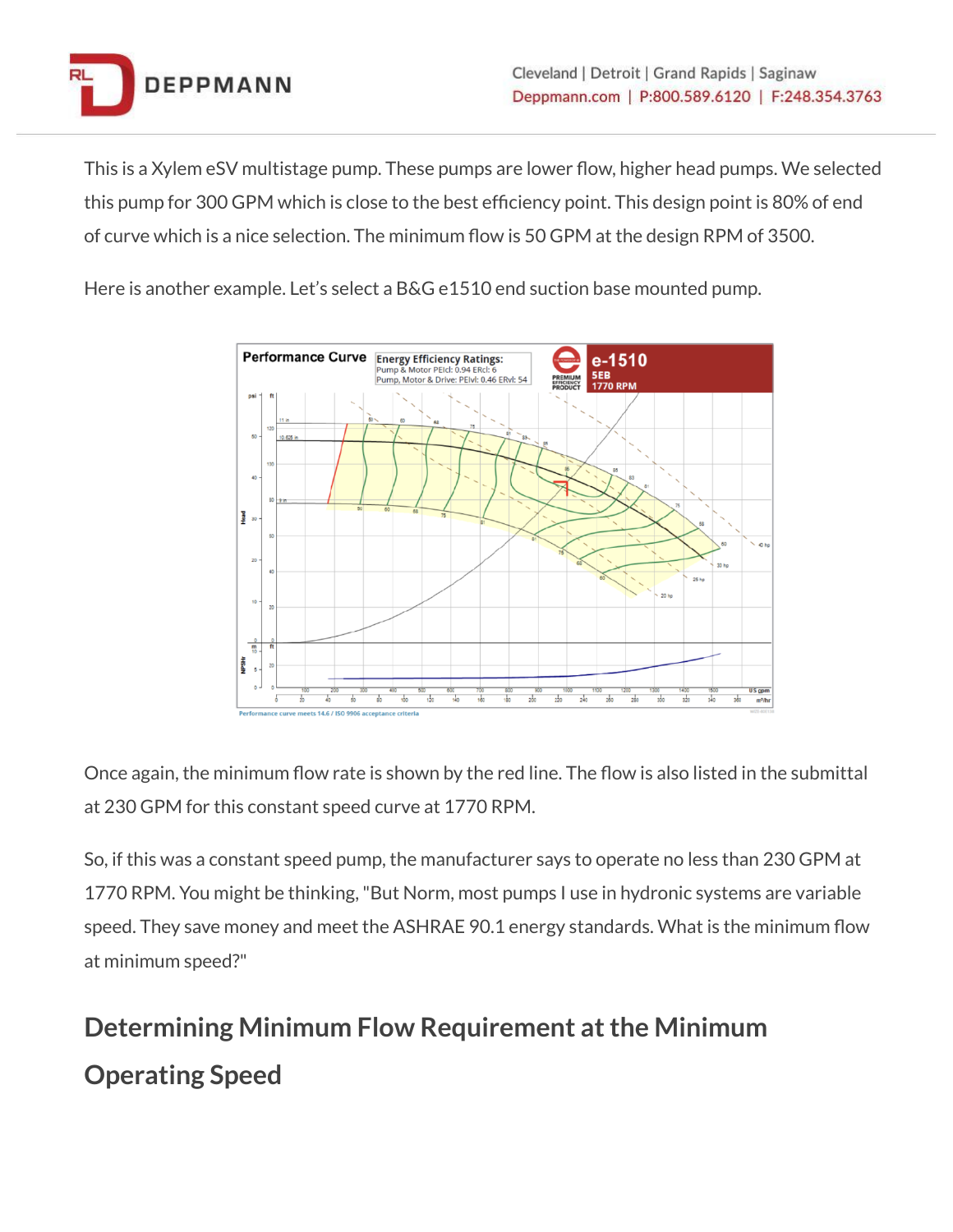The design of these hydronic systems with 2-way control valves should assure us of the minimum flow while operating at full speed. As the load drops, the 2-way valves start to close. The control system will react and lower the speed of the pump. Our real minimum condition occurs when the pump is at minimum speed. At that point, all or most of the control valves are closed. So, what is the minimum speed?

Here is that e1510-5EB with the same capacities of 1000 GPM at 90 feet at design. Now we select a control head. If you are not sure what control head is and you want a great resource, go to our collection of Monday Morning Minutes, and click on Pumps: [Variable](https://www.deppmann.com/blog/category/pumps/variable-speed/) Speed.

For this example, we will assume a 25-foot control head.



We see that the minimum speed at the control head of 25 feet is about 700 RPM. Now we have all the information we need to determine the minimum flow at the minimum speed.